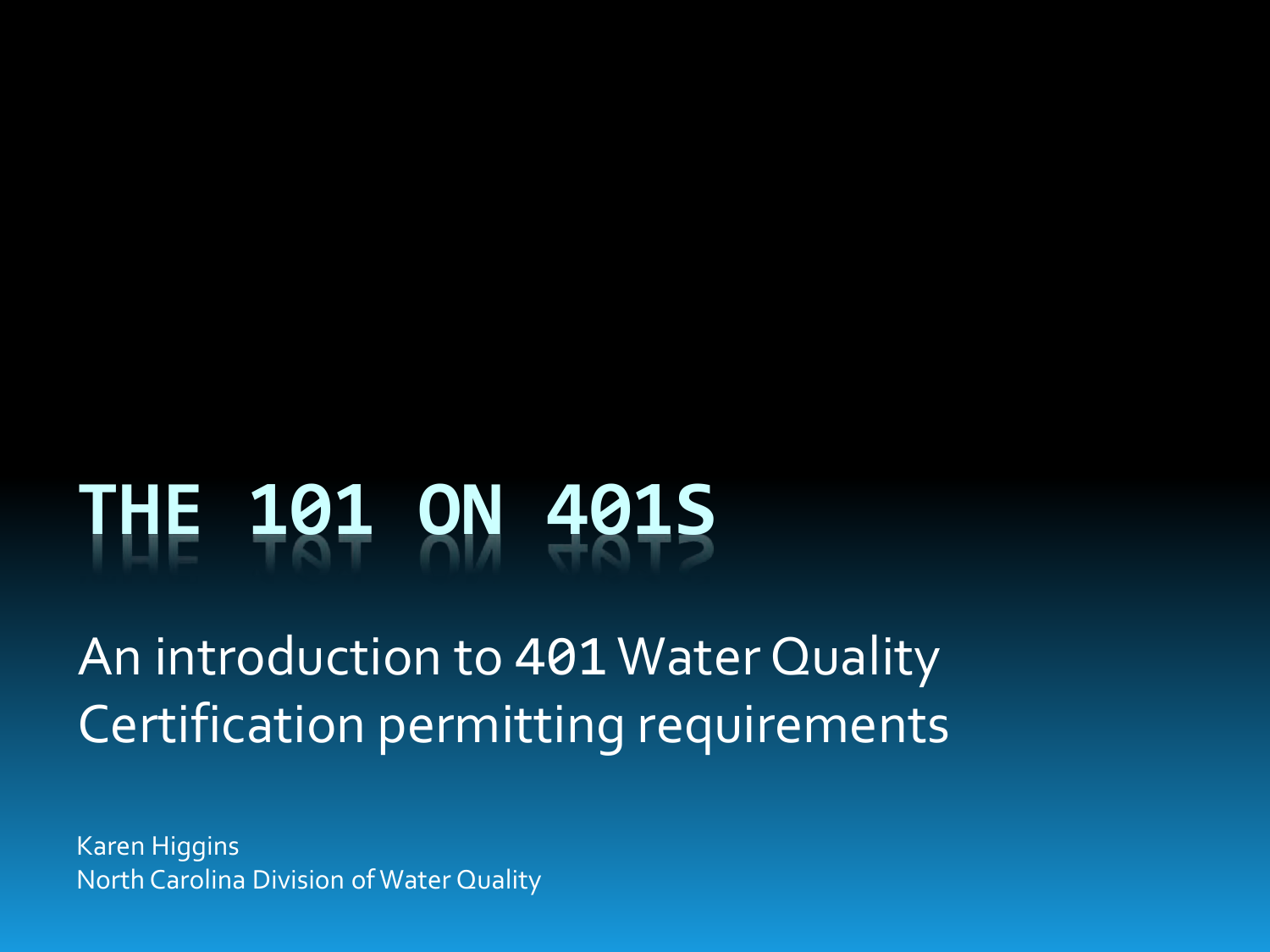## Section 401 – Clean Water Act

■ A 401 Water Quality Certification (WQC) is required for any Federally permitted or licensed activity that may result in a discharge to waters of the U.S.





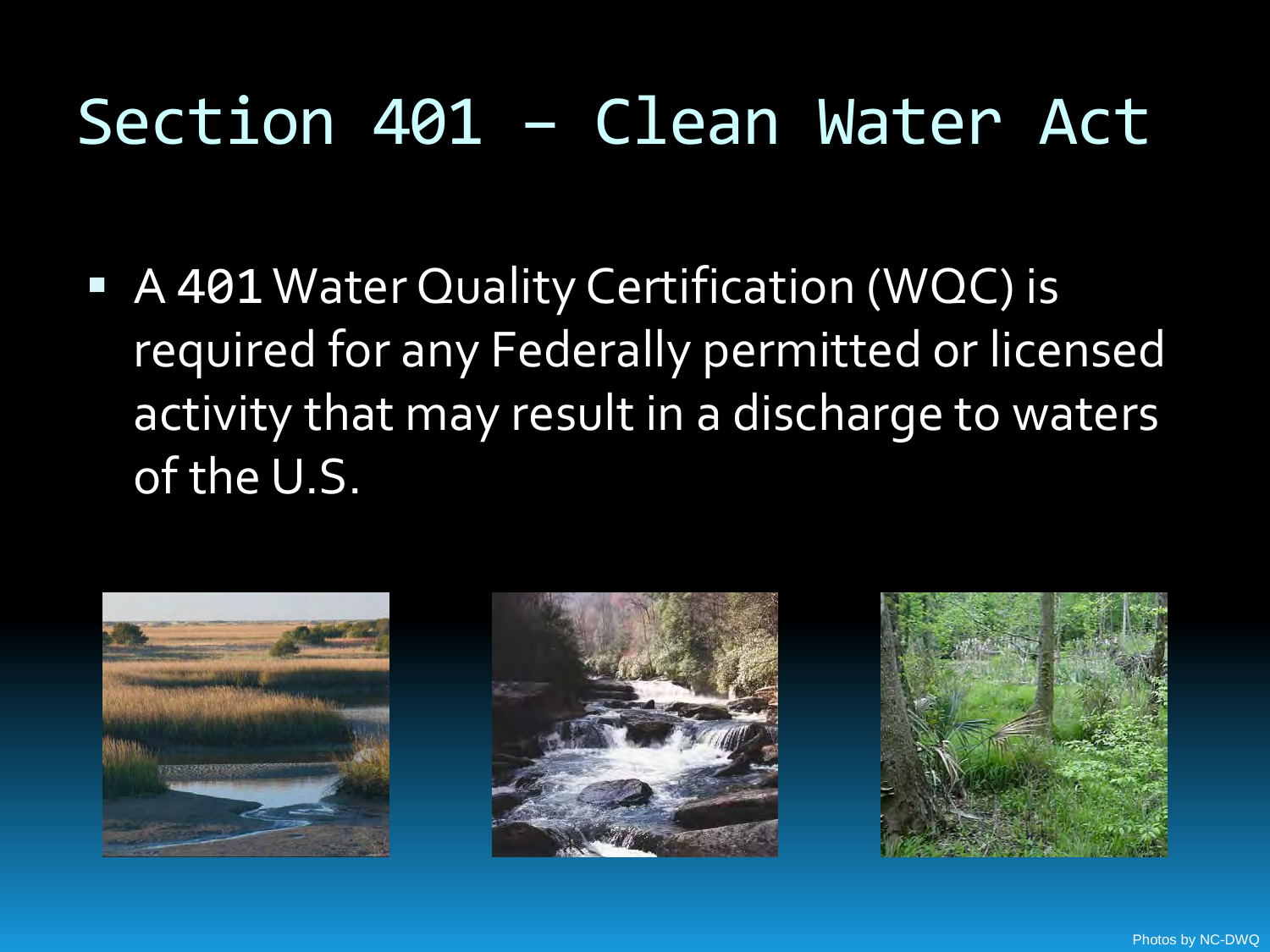## Section 401 – Clean Water Act

■ When the State issues a 401 WQC, this certifies that a given project will not degrade Waters of the State





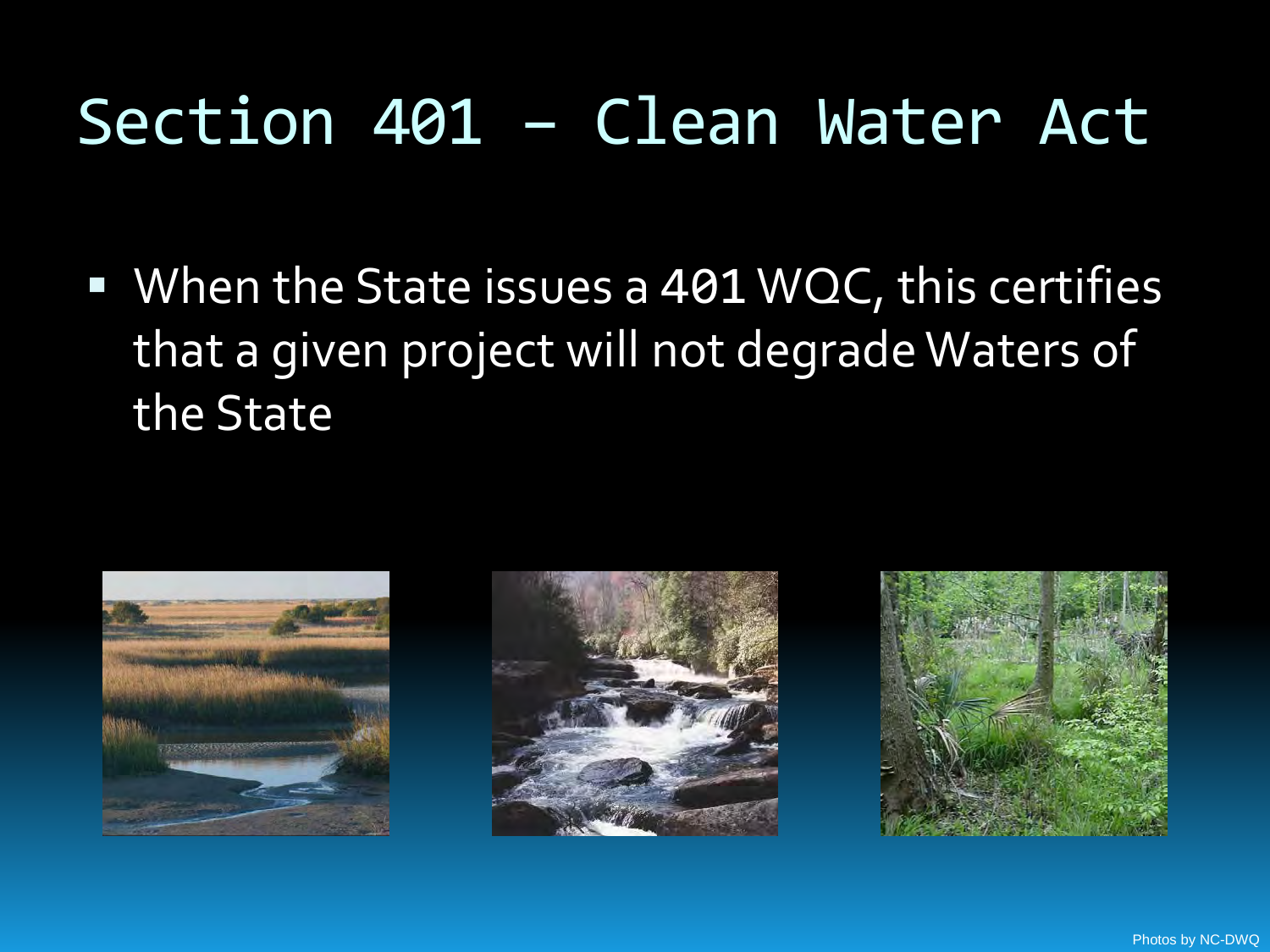# What is a Stream?

- A stream has a well-defined channel that contains water for at least part of the year
	- May have flow that is increased by stormwater runoff
	- May dry up during part of the year
	- May look like a ditch
	- **May have been modified in the past by straightening,** relocating, dredging or filling

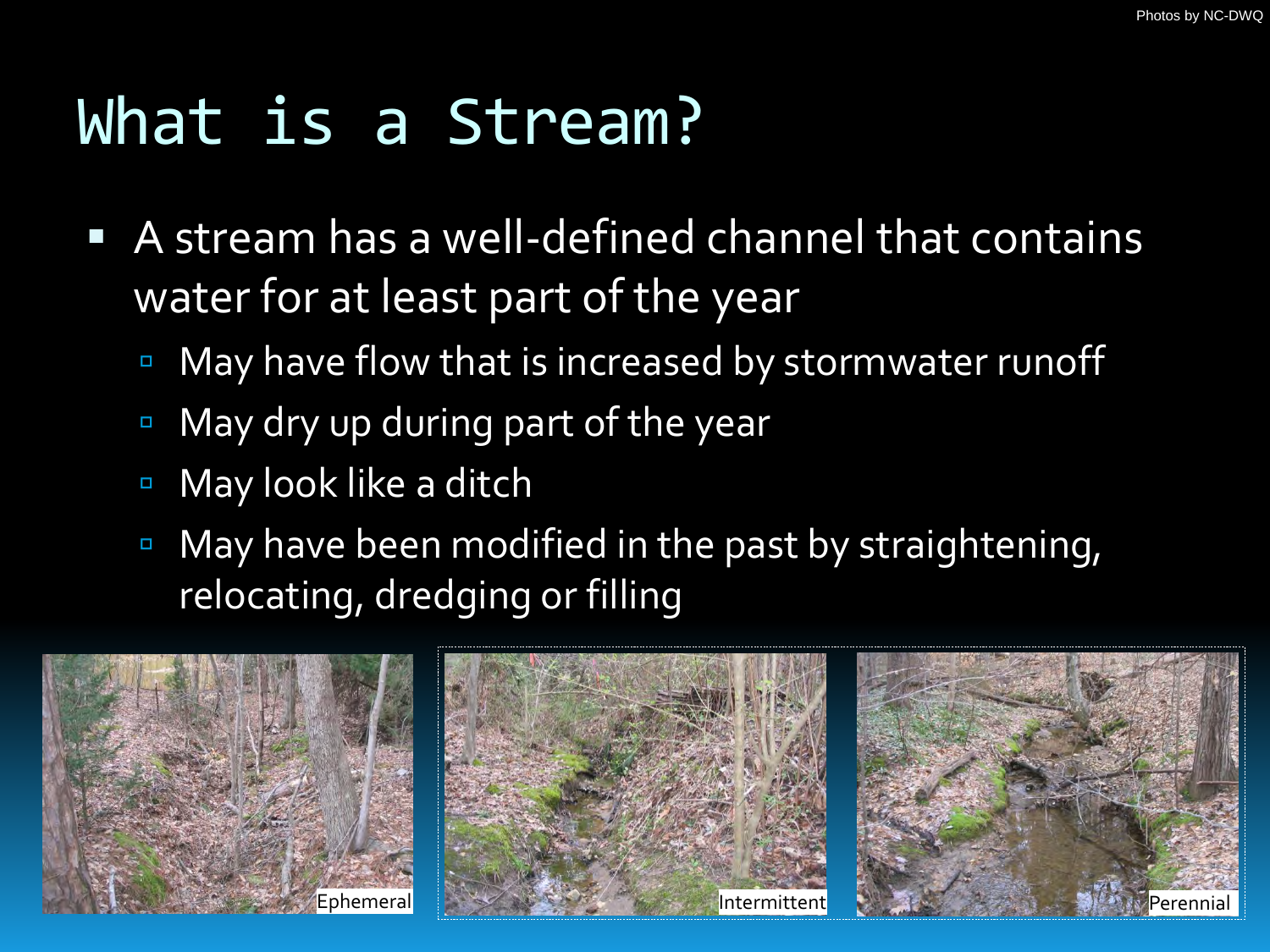#### How do you know if there is a stream?

- **The U.S. Army Corps of Engineers or Division of** Water Quality staff can legally determine if there is a stream present
	- http://portal.ncdenr.org/web/wq/home/ro
	- http://www.saw.usace.army.mil/WETLANDS/where/imap2/imapatt.html
- A qualified environmental consultant may be able to provide guidance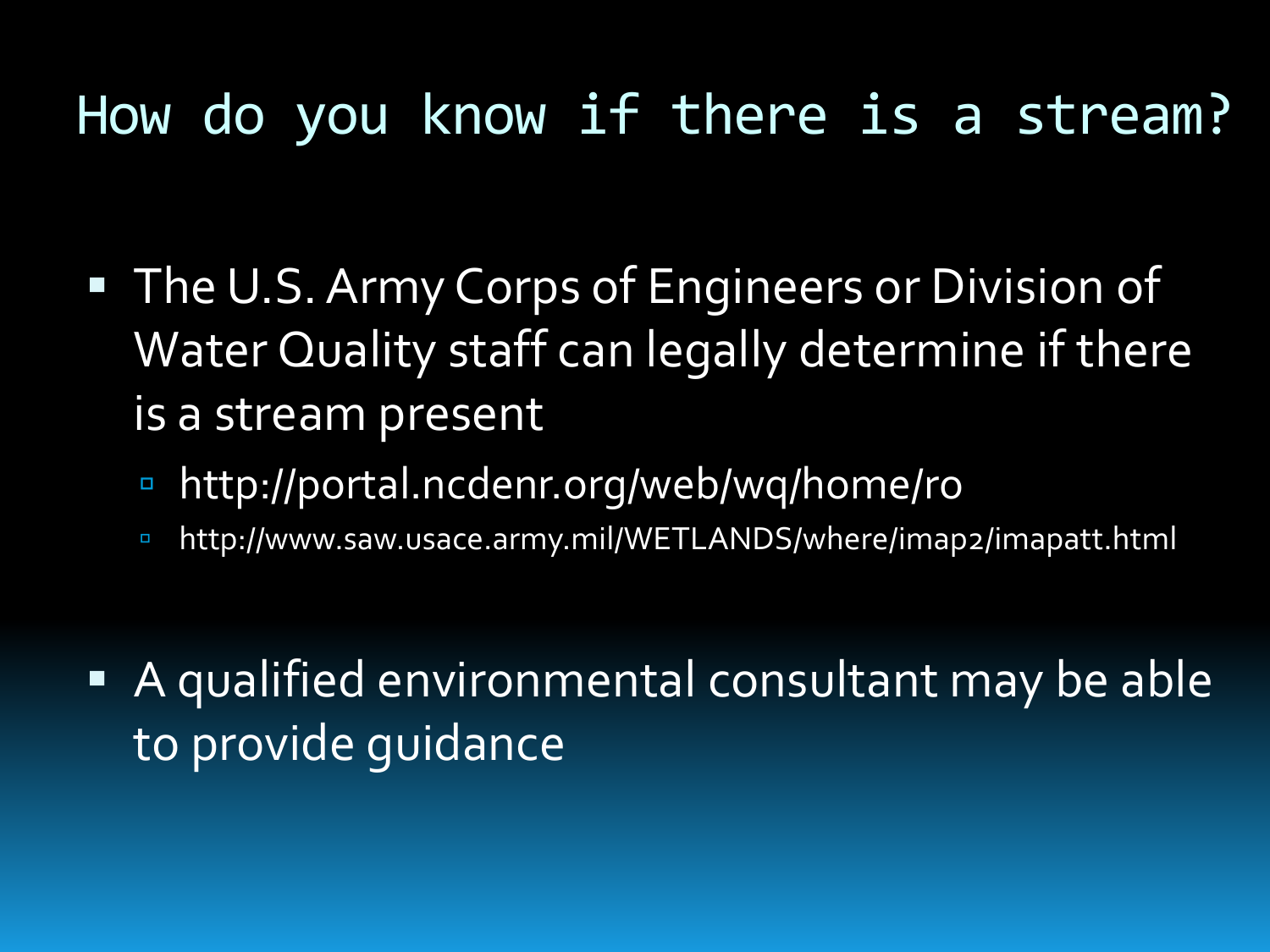# Wetland Types

#### 404 Wetlands

 Regulated under Section 404 of the federal Clean Water Act

#### Non-404 Wetlands

- Wetlands not regulated under Section 404 of the federal Clean Water Act
- Coastal (CAMA) Wetlands
	- Regulated under the Coastal Area Management Act



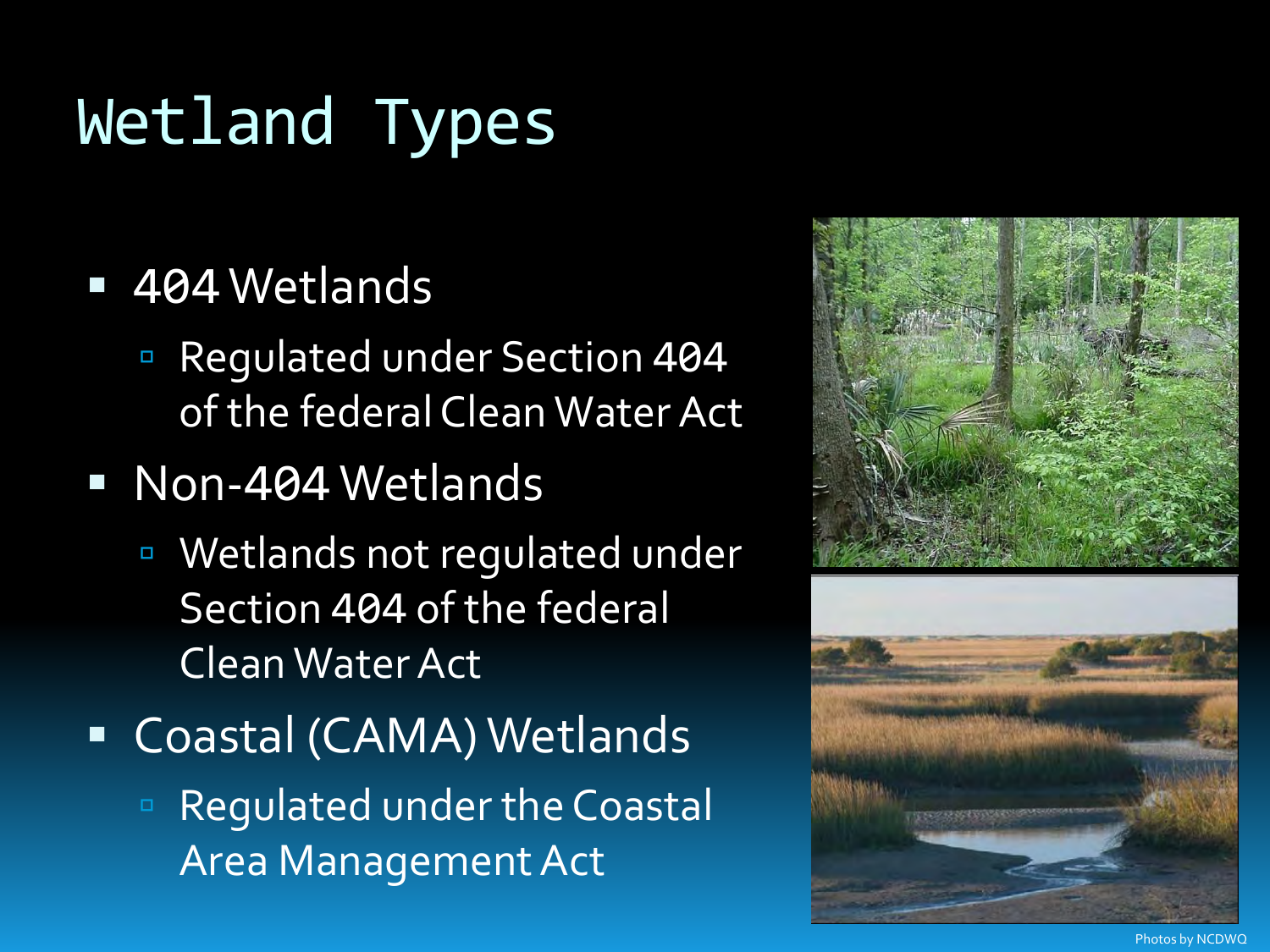#### How do you know if there is a wetland?

- **Only the U.S. Army Corps of Engineers can** legally determine if there is a wetland present
- **Only the Division of Coastal Management can** determine where coastal wetlands are
- **The Division of Water Quality can determine** where Isolated/Non-404 wetlands are
- A qualified environmental consultant may be able to provide guidance (one who routinely identifies wetlands with the regulatory agencies)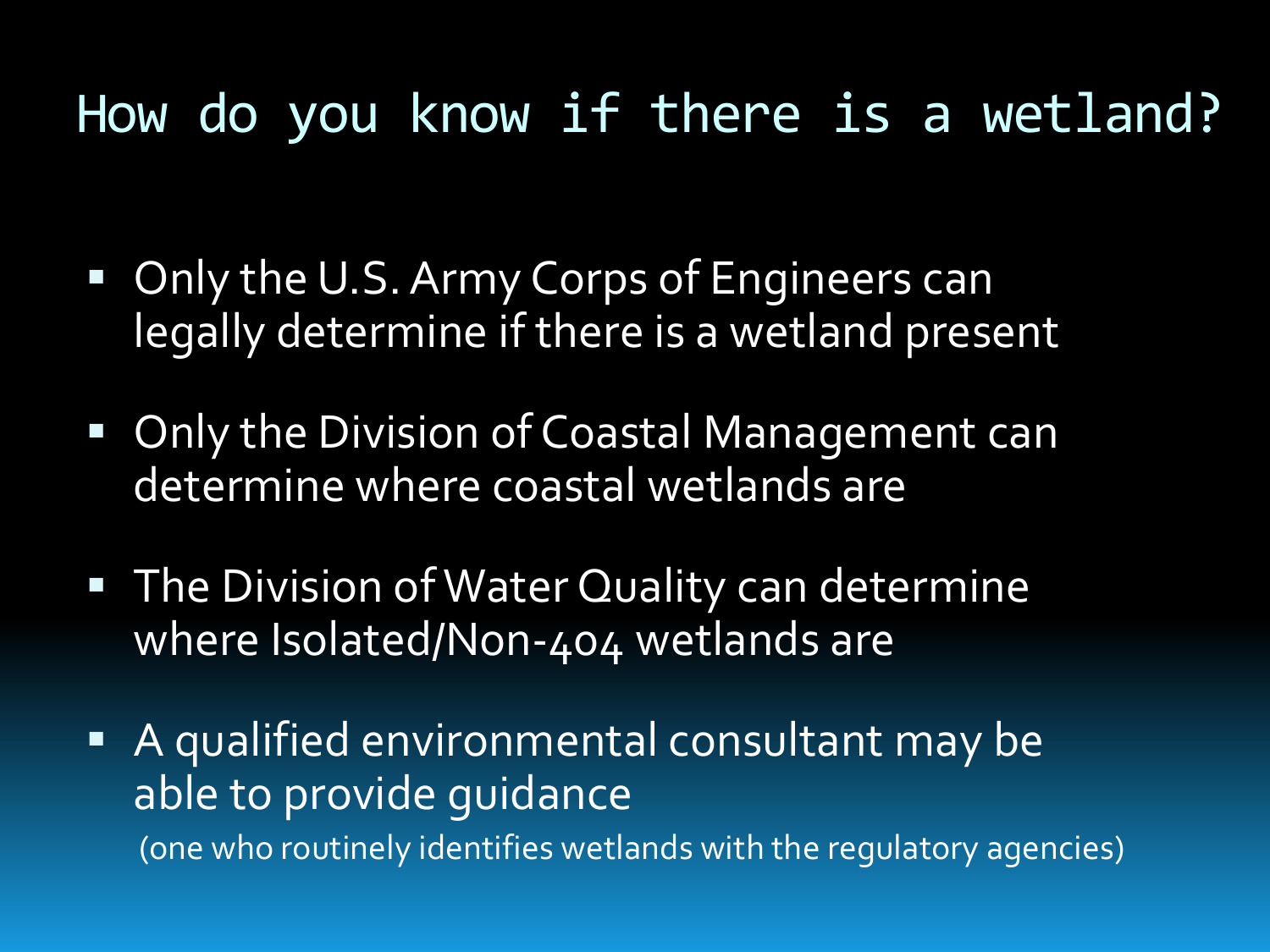What types of activities require a 404 permit & 401 WQC?

- A permit is required whether the impact is permanent or temporary
- **Common activities that may require permits:** 
	- Any disturbance to the bottom or sides of a stream
	- **Any disturbance to the soil or hydrology of a wetland**
	- Damming of a stream channel to create a pond/lake
	- Placement of any material within a stream or wetland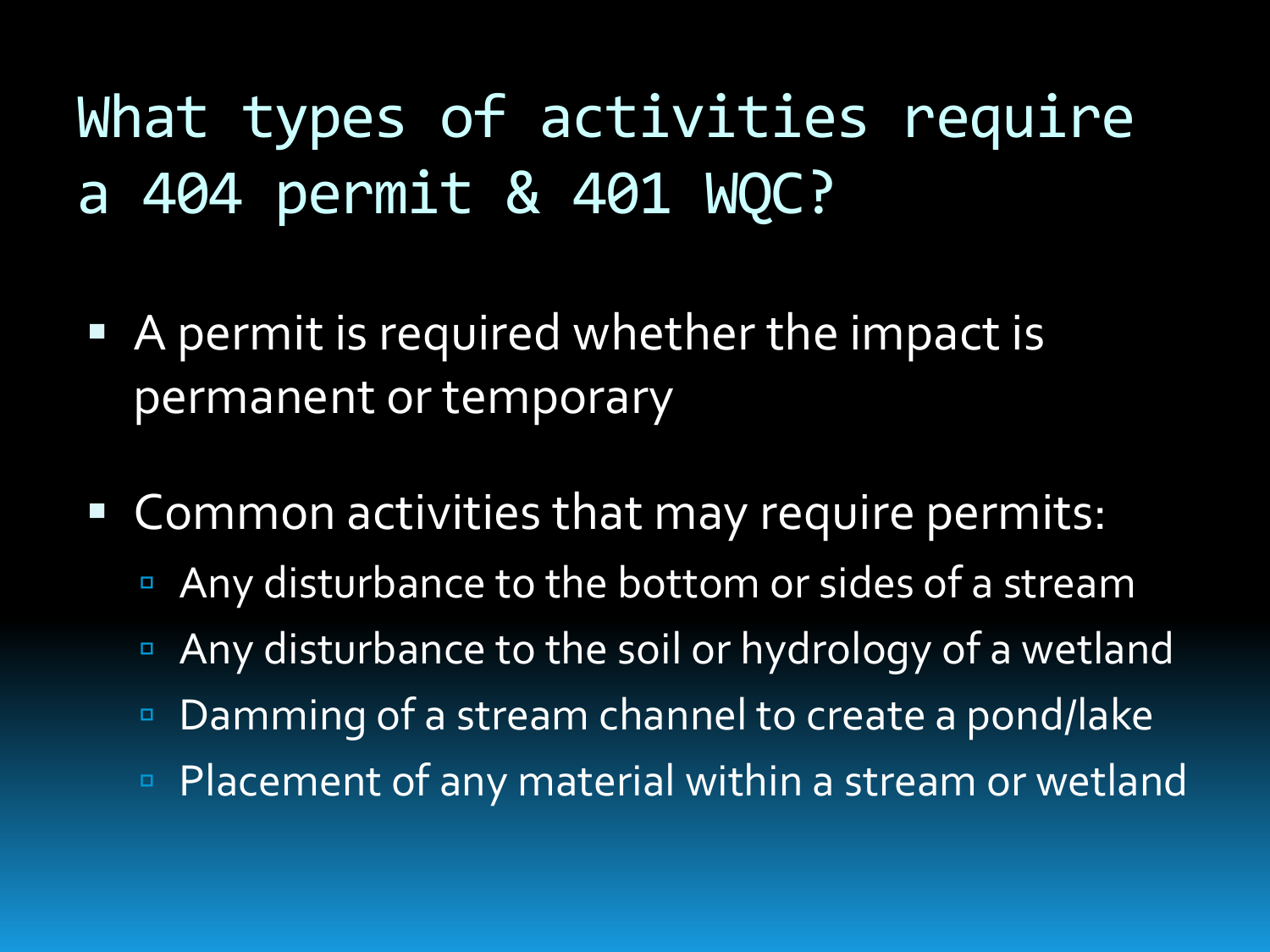# What Type of WQC?

- **If the Corps determines that a project needs a** Nationwide, Regional or General Permit,
	- Then you must obtain a corresponding General Certification from DWQ
- **If the Corps determines that a project needs an** Individual Permit,
	- Then you must obtain an Individual 401 Water Quality Certification from DWQ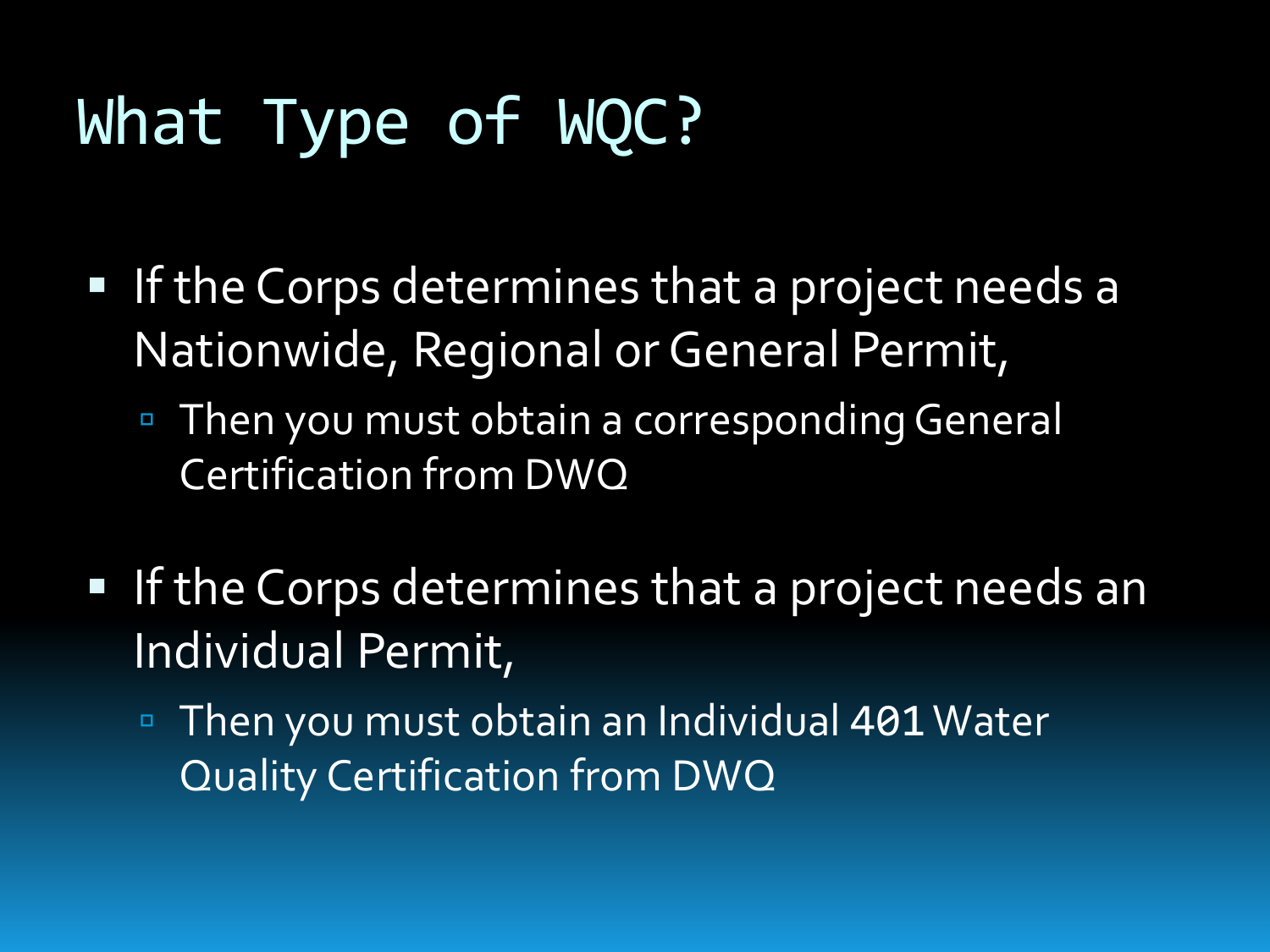# How does someone apply for a permit/certification?

|                                                                                                                                                                                         | Office Use Only<br>Corps action ID no.<br>DWQ project no.<br>Form Version 1.4 January 2009 |                                                                       |             |
|-----------------------------------------------------------------------------------------------------------------------------------------------------------------------------------------|--------------------------------------------------------------------------------------------|-----------------------------------------------------------------------|-------------|
|                                                                                                                                                                                         | Pre-Construction Notification (PCN) Form                                                   |                                                                       |             |
| A. Applicant Information                                                                                                                                                                |                                                                                            |                                                                       |             |
| 1. Processing                                                                                                                                                                           |                                                                                            |                                                                       |             |
| 1a. Type(s) of approval sought from the Corps:                                                                                                                                          | Section 404 Permit                                                                         | Section 10 Permit                                                     |             |
| 16. Specify Nationwide Permit (NWP) number:                                                                                                                                             | or General Permit (GP) number.                                                             |                                                                       |             |
| 1c. Has the NWP or GP number been verified by the Corps?                                                                                                                                |                                                                                            | <b>T</b> Yes                                                          | $\neg$ Mo   |
| 1d. Type(s) of approval sought from the DWO (check all that apply):<br>401 Water Quality Certification - Regular<br>401 Water Quality Certification - Express                           |                                                                                            | Non-404 Jurisdictional General Permit<br>Ripanan Buffer Authorization |             |
| 1e. Is this notification solely for the record<br>because written approval is not required?                                                                                             | For the record only for Corps Permit:<br><b>Tres</b><br>N <sub>0</sub>                     |                                                                       |             |
| 1f. Is payment into a mitigation bank or in-lieu fee program proposed for<br>mitigation of impacts? If so, attach the acceptance letter from mitigation bank<br>or in-lieu fee program. |                                                                                            | Ves                                                                   | <b>TING</b> |
| 1g. Is the project located in any of NC's twenty coastal counties. If yes, answer 1h<br>below.                                                                                          | Yes                                                                                        | $\Box$ No                                                             |             |
| th. Is the project located within a NC DCM Area of Environmental Concern (AEC)?                                                                                                         | <b>Ves</b>                                                                                 | NQ                                                                    |             |
| Project Information<br>2.                                                                                                                                                               |                                                                                            |                                                                       |             |
| 2a. Name of project:                                                                                                                                                                    |                                                                                            |                                                                       |             |
| 2b. County:                                                                                                                                                                             |                                                                                            |                                                                       |             |
| 2c. Nearest municipality / town:                                                                                                                                                        |                                                                                            |                                                                       |             |
| 2d Subdivision name                                                                                                                                                                     |                                                                                            |                                                                       |             |
| 2e NCDOT only, T.I.P. or state project no:                                                                                                                                              |                                                                                            |                                                                       |             |
| Owner Information<br>3.                                                                                                                                                                 |                                                                                            |                                                                       |             |
| 3a. Name(s) on Recorded Deed:                                                                                                                                                           |                                                                                            |                                                                       |             |
| 3b. Deed Book and Page No.                                                                                                                                                              |                                                                                            |                                                                       |             |
| 3c. Responsible Party (for LLC if<br>applicable):                                                                                                                                       |                                                                                            |                                                                       |             |
| 3d Street address:                                                                                                                                                                      |                                                                                            |                                                                       |             |
| 3e. City, state, zip:                                                                                                                                                                   |                                                                                            |                                                                       |             |
| 3f. Telephone no :                                                                                                                                                                      |                                                                                            |                                                                       |             |
| 3a Fax ho.                                                                                                                                                                              |                                                                                            |                                                                       |             |
| 3h. Email address:                                                                                                                                                                      |                                                                                            |                                                                       |             |

- Use the Pre-Construction Notification (PCN) Form :
	- General 401 Water Quality **Certifications**
	- Non-404 Jurisdictional General Permits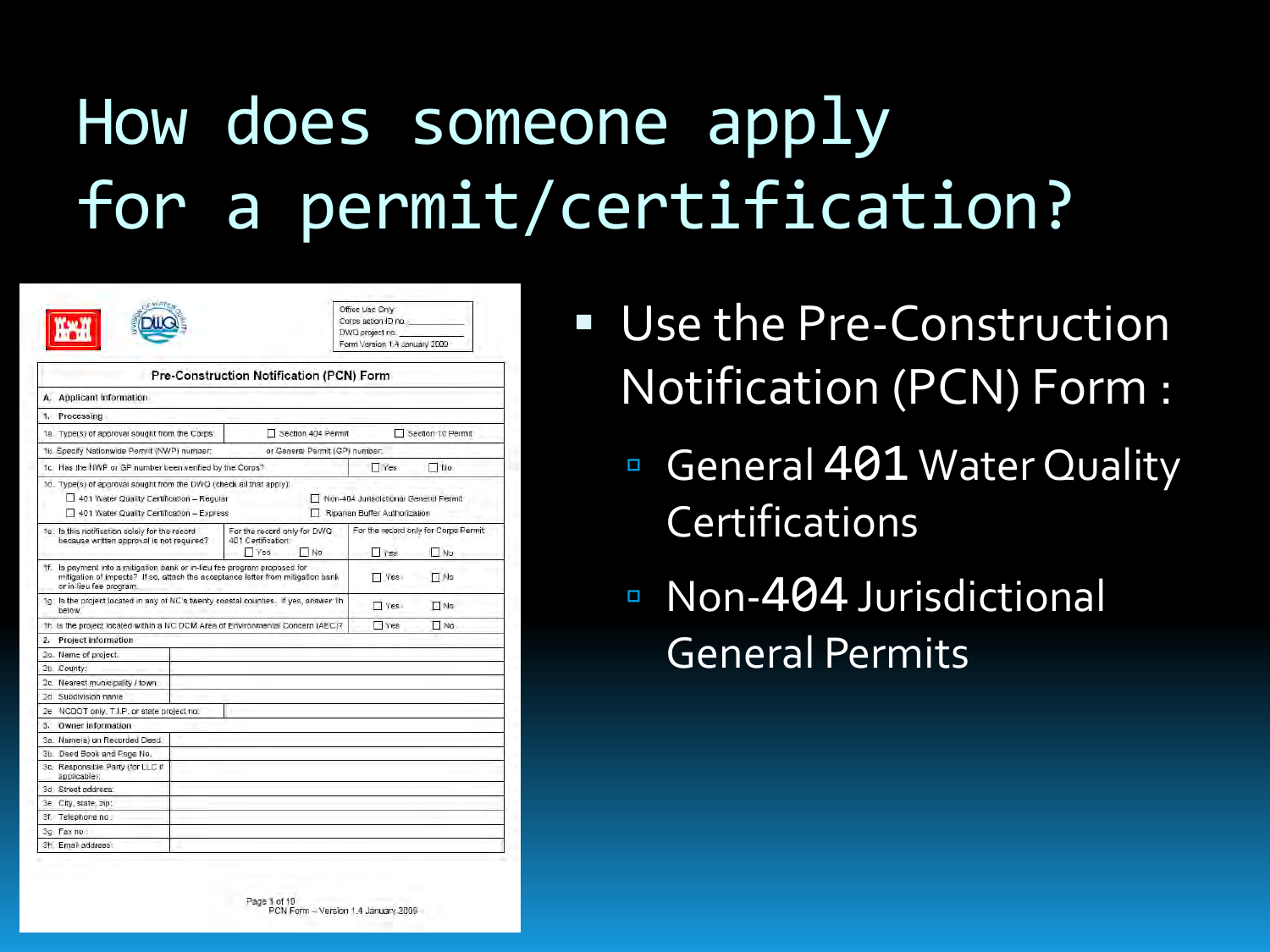# How does someone apply for a permit/certification?

U.S. ARMY CORPS OF ENGINEERS APPLICATION FOR DEPARTMENT OF THE ARMY PERMIT (33 CFR 325)

OMB APPROVAL NO. 0710-0003 **EXPIRES: 31 AUGUST 2012** 

Public reporting for this collection of information is estimated to average 11 hours per response, including the time for reviewing instructions, searching existing data sources, gathering and maintaining the data needed, and completing and reviewing the collection of information. Send comments regarding this burden estimate of any other aspect of the collection of information, including suggestions for reducing this burden, to Department of Defense,<br>Washington Headquarters, Executive Services and Communications Directorat subject to any penalty for failing to comply with a collection of information if it does not display a currently valid OMB control number. Please DO NOT RETURN your form to either of those addresses. Completed applications must be submitted to the District Engineer having jurisdiction over the location of the proposed activity

#### PRIVACY ACT STATEMENT

Authorities: Rivers and Harbors Act, Section 10, 33 USC 403; Clean Water Act, Section 404, 33 USC 1344; Marine Protection, Research, and Sanctuaries Act, Section 103, 33 USC 1413; Regulatory Programs of the Corps of Engineers; Final Rule 33 CFR 320-332. Principal Purpose: Information provided on this form will be used in evaluating the application for a permit. Routine Uses: This information may be shared with the Department of Justice and other federal, state, and local government agencies, and the public and may be made available as part of a public notice as required by Federal law. Submission<br>of requested information is voluntary, however, if information is no stample drawings and/or instructions) and be submitted to the District Engineer having jurisdiction over the location of the proposed activity. An application<br>that is not completed in full will be returned.

|                                                                                                                                                                                                                                            |                      | (ITEMS 1 THRU 4 TO BE FILLED BY THE CORPS) |                   |                              |           |  |  |
|--------------------------------------------------------------------------------------------------------------------------------------------------------------------------------------------------------------------------------------------|----------------------|--------------------------------------------|-------------------|------------------------------|-----------|--|--|
| 1. APPLICATION NO.<br>2. FIELD OFFICE CODE                                                                                                                                                                                                 |                      | 3. DATE RECEIVED                           |                   | 4. DATE APPLICATION COMPLETE |           |  |  |
|                                                                                                                                                                                                                                            |                      | (ITEMS BELOW TO BE FILLED BY APPLICANT)    |                   |                              |           |  |  |
| 8. AUTHORIZED AGENT'S NAME AND TITLE (agent is not required)<br><b>5. APPLICANT'S NAME</b>                                                                                                                                                 |                      |                                            |                   |                              |           |  |  |
| First-<br>Middle -                                                                                                                                                                                                                         | Last-                | First -                                    | Middle -          | Last-                        |           |  |  |
| Company -                                                                                                                                                                                                                                  |                      | Company -                                  |                   |                              |           |  |  |
| E-mail Address -                                                                                                                                                                                                                           | E-mail Address -     |                                            |                   |                              |           |  |  |
| 6. APPLICANT'S ADDRESS:                                                                                                                                                                                                                    |                      | <b>9. AGENT'S ADDRESS:</b>                 |                   |                              |           |  |  |
| Address-                                                                                                                                                                                                                                   |                      | Address-                                   |                   |                              |           |  |  |
| City -<br>State -                                                                                                                                                                                                                          | $ZID -$<br>Country - | City -                                     | State -           | $Z$ ip -                     | Country - |  |  |
| 7 APPLICANT'S PHONE NOs. WAREA CODE                                                                                                                                                                                                        |                      | 10 AGENTS PHONE NOs. w/AREA CODE           |                   |                              |           |  |  |
| a Residence<br><b>b</b> Business                                                                                                                                                                                                           | c. Fax               | a. Residence                               | <b>b</b> Business | c. Fax                       |           |  |  |
|                                                                                                                                                                                                                                            |                      | STATEMENT OF AUTHORIZATION                 |                   |                              |           |  |  |
| to act in my behalf as my agent in the processing of this application and to furnish, upon request,<br>11. I hereby authorize,<br>supplemental information in support of this permit application.<br>SIGNATURE OF APPLICANT<br><b>DATE</b> |                      |                                            |                   |                              |           |  |  |
| NAME. LOCATION, AND DESCRIPTION OF PROJECT OR ACTIVITY                                                                                                                                                                                     |                      |                                            |                   |                              |           |  |  |
| 12. PROJECT NAME OR TITLE (see instructions)                                                                                                                                                                                               |                      |                                            |                   |                              |           |  |  |
| 13. NAME OF WATERBODY, IF KNOWN (if applicable)                                                                                                                                                                                            |                      | 14. PROJECT STREET ADDRESS (if applicable) |                   |                              |           |  |  |
|                                                                                                                                                                                                                                            |                      | Address                                    |                   |                              |           |  |  |
| 15. LOCATION OF PROJECT<br>Latitude: - N                                                                                                                                                                                                   | Longitude: - W       | City -                                     | <b>State-</b>     |                              | Zip-      |  |  |
| 16. OTHER LOCATION DESCRIPTIONS. IF KNOWN (see instructions)                                                                                                                                                                               |                      |                                            |                   |                              |           |  |  |
| State Tax Parcel ID                                                                                                                                                                                                                        | Municipality         |                                            |                   |                              |           |  |  |
| Section -                                                                                                                                                                                                                                  | Township -           | Range -                                    |                   |                              |           |  |  |
| <b>ENG FORM 4345, OCT 2010</b><br><b>EDITION OF OCT 2004 IS OBSOLETE</b><br>Proconent CECW-OR                                                                                                                                              |                      |                                            |                   |                              |           |  |  |

- **Individual Permits** 
	- Public comment period
		- May be satisfied by USACE's notice
	- Public hearing
		- May be required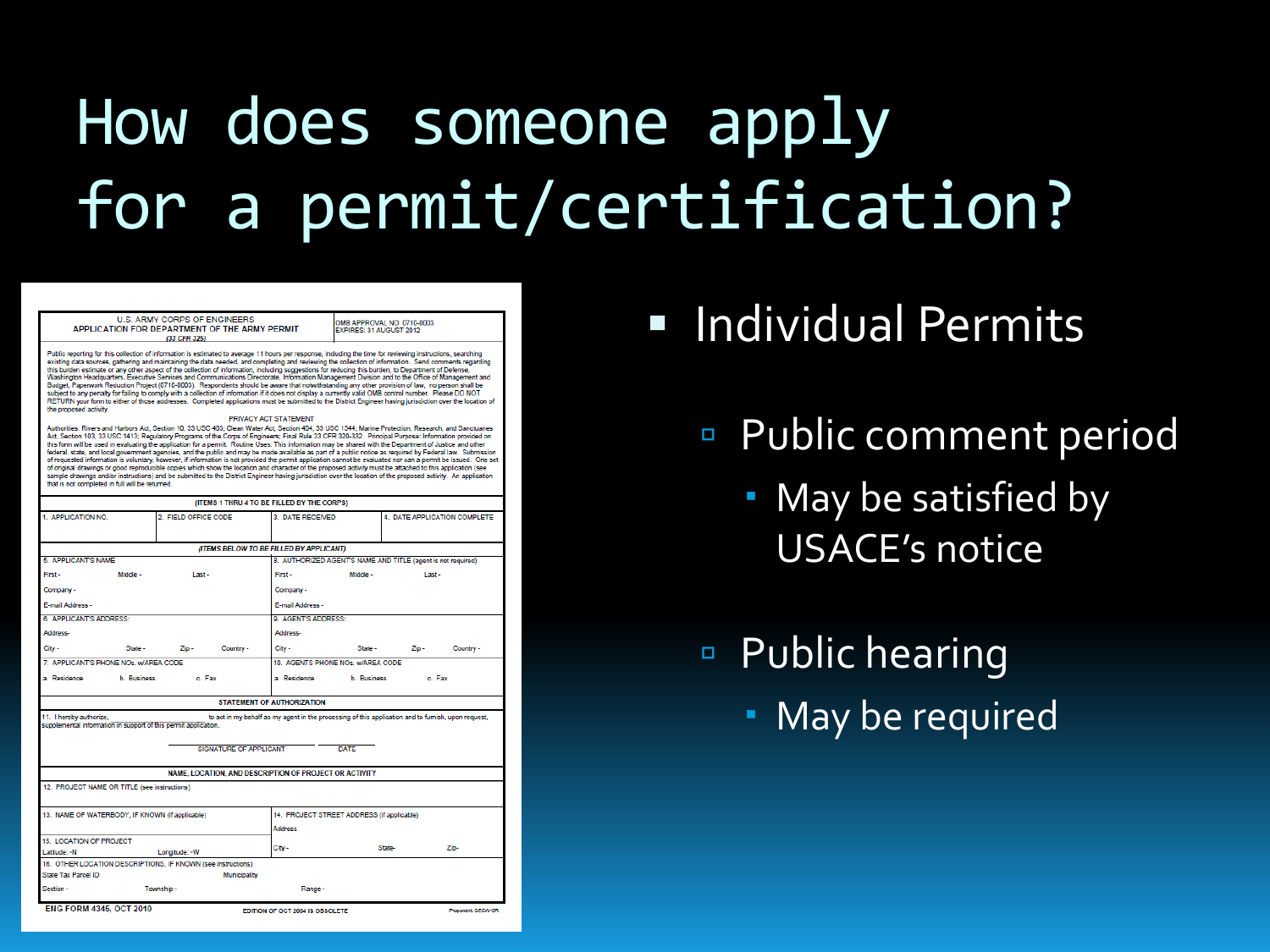## DWQ can:

- Grant the certification
	- State is saying that the proposed activity will comply with water quality standards
- **Deny the certification** 
	- Applicant did not demonstrate that the project will comply with water quality standards
- **Place conditions on the certification** 
	- Requirements are added to the permit/license
- **Waive the certification requirement**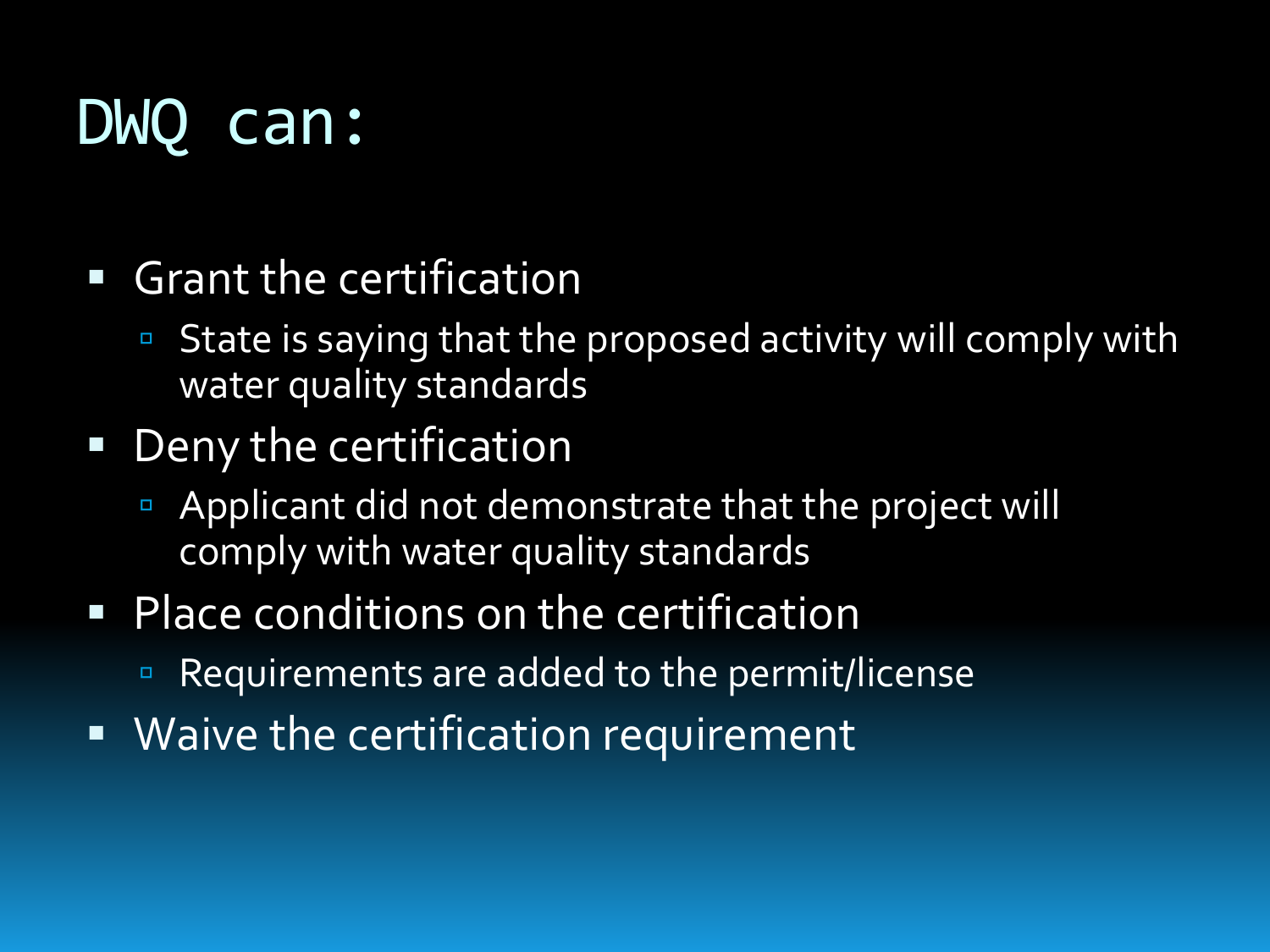## Application Process: 401 WQC

- All applications for certifications shall be granted or denied within 60 days after receipt
- **Failure shall result in a waiver of the certification** requirement by DWQ, unless
	- The applicant agrees to a longer waiting period
	- Final decision is to be made pursuant to a public hearing
	- Applicant fails to furnish info necessary to DWQ's decision
	- Applicant refuses the staff access to its records or premises
	- Info necessary to DWQ's decision is unavailable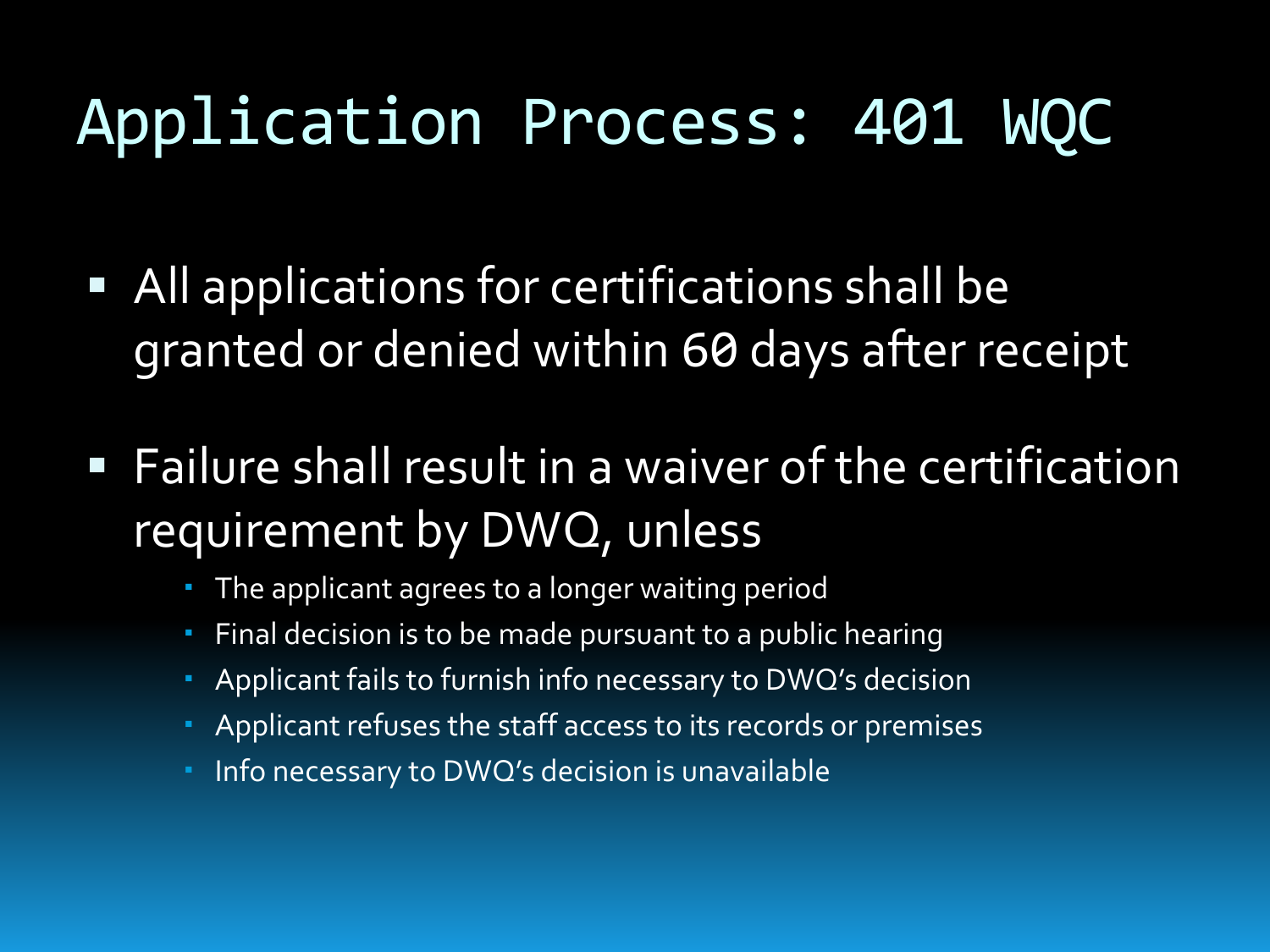## Application Process: 401 WQC

- **The USACE and DWQ require applicants to consider** alternatives to impacting waters and wetlands during the design of their project:
	- **Avoidance:** has the project been designed to avoid impacts to wetlands, streams and other natural resources to the extent practicable?



 **Minimization**: where project impacts are unavoidable, is the project designed such that the impacts have been minimized to the maximum extent practicable?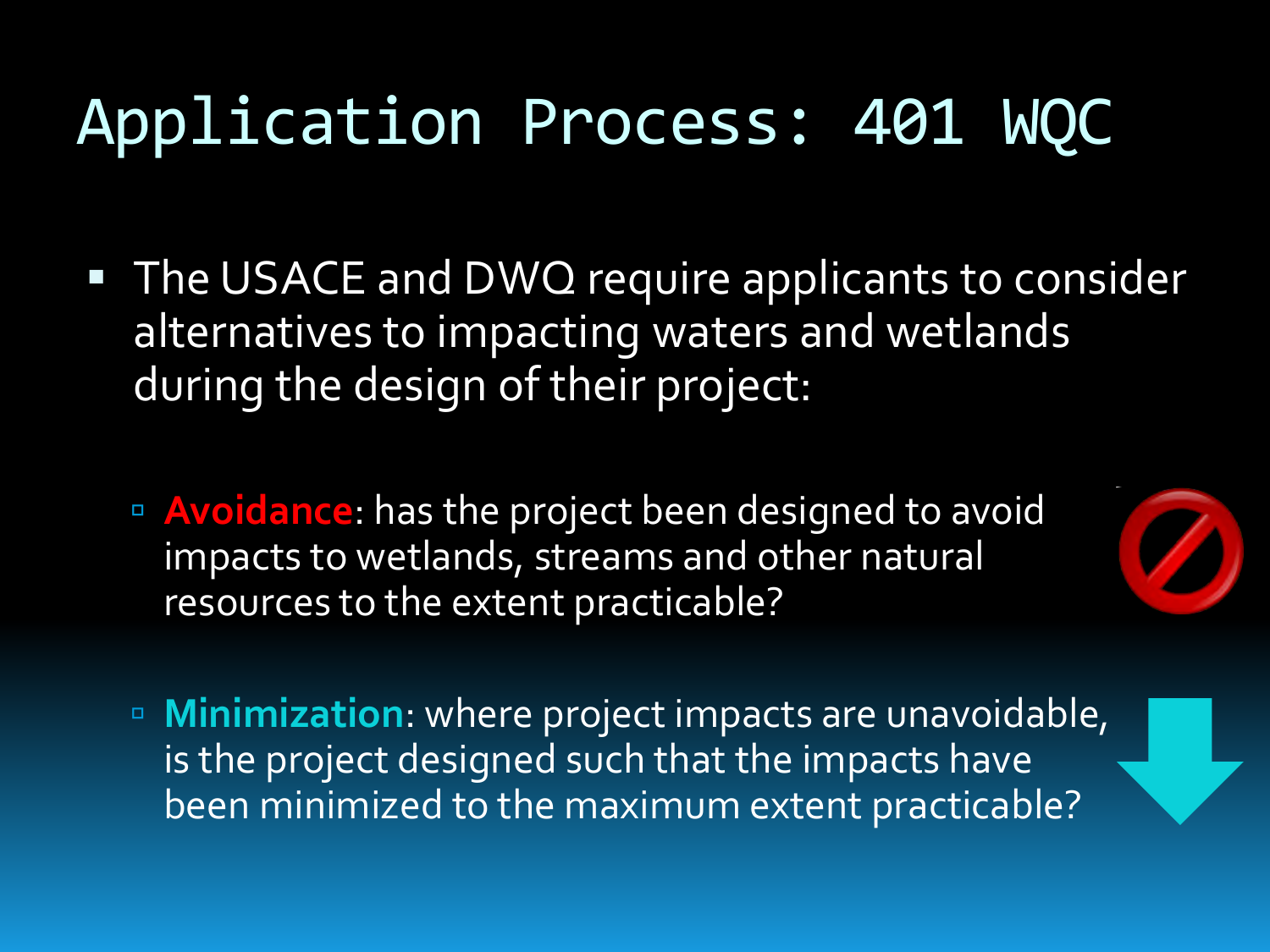# Approval of 401 WQC with Additional Conditions

- May ask for an adjudicatory hearing if any of the conditions are unacceptable
	- Must file hearing request within 60 days of receiving the approval letter
- The certification and its conditions are final and binding unless a hearing was requested